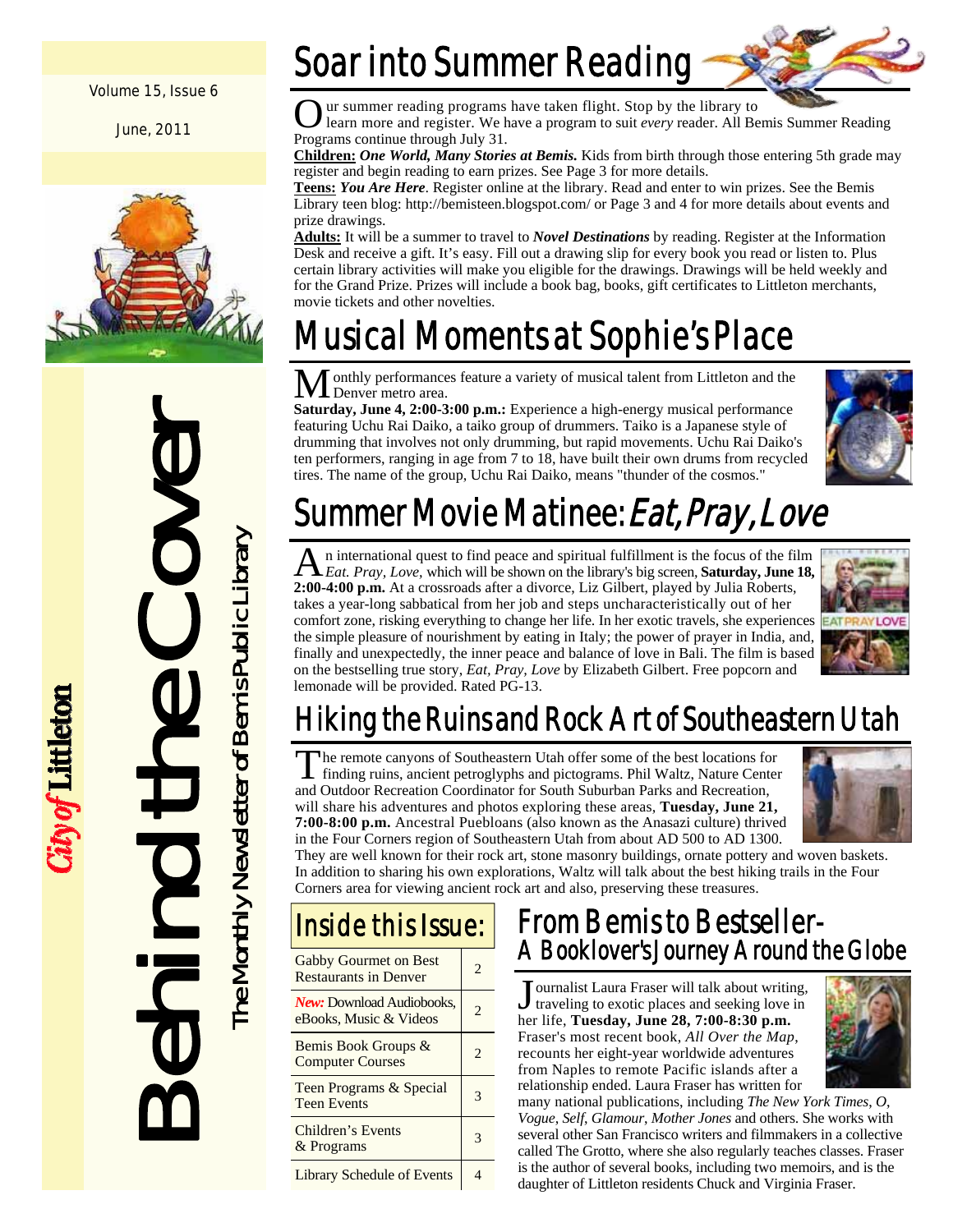### Gabby Gourmet on the Best Restaurants in the Denver Area

Get tips on the best places to dine in the Denver area from Pat Miller, known as the Gabby Gournet and one of Denver's leading restaurant reviewers on **Monday, June 27, 2:00-3:00 p.m.** Miller is the author of an annual guide to restaurants in the greater Denver area and has been a local TV and radio personality for the past 31 years.



### Download Audiobooks, eBooks, Videos and Music from the Bemis Website

B emis has expanded its services with audiobooks, eBooks, music, and video, available to download. Library card holders can check out and download digital media anytime, anywhere by visiting http://bemis.sirsi.net and clicking on "Digital Downloads" or simply going to the website http://coloradodc.lib.overdrive.com. The library has joined the Across



Colorado Digital Consortium, a group of over 15 local libraries, to provide free access to a large collection of downloadable titles for adults, teens and children. You can browse the collection, check out with your library card, and download to PC, Mac, and many mobile devices. To get started, you will need to install free software. Titles can be enjoyed immediately or transferred to a variety of devices, including iPod, Sony Reader, and many others; free download of titles to Kindle devices will be available in a few months. Titles will automatically expire at the end of the lending period. There are no late fees! With hundreds of popular fiction and non-fiction titles to choose from, the new collection is guaranteed to have something for everyone. You can download best-selling novels, well-known classics, self-improvement guides, and much more.

## Book Groups at Bemis

W e have a variety of Book Groups that meet throughout the month. Choose a group that suits your interests and schedule. Then join us for some stimulating discussions.

#### **Senior Book Club**

#### **First Monday of each month at 2 p.m.**

**June 6:** *South of Broad*  by Pat Conroy

After his brother's suicide, Leopold Bloom King struggles along with the rest of his family in Charleston, South Carolina,

until he begins to gather an intimate circle of friends, whose ties endure for two decades until a final, unexpected test of friendship.

**July 11\*:***World Without End*  by Ken Follett

In the town of Kingsbridge, a Gothic cathedral and the priory are at the center of a web of love and hate, greed and pride, ambition and revenge. Propo-

nents of the old ways fiercely battle those with progressive minds, as the Black Death captures the city.

 *We will meet on the second Monday in July due to the Fourth of July holiday.* 

**Aug. 1:** *Murder on the Orient Express* by Agatha Christie A Russian princess, a Hungarian

assortment of Americans, English and French are brought



together on the elegant Orient Express. A brutal murder and an unexpected blizzard bring in the vacationing Hercule Poirot.

### **Monday Evening Book Group Third Monday of each month at 7 p.m.**

**June 20:** *Zeitoun*  by Dave Eggers This novel tells the story of one man's experience during and after Hurricane Katrina. Abdulrahman Zeitoun, a

successful Syrian-born painting contractor, decides to stay in New Orleans and protect his property while his family flees. After the levees break, he uses a small canoe to rescue people, before being arrested by an armed squad and swept powerlessly into a vortex of bureaucratic brutality.

**July 18:** *The Great Man* 

by Kate Christensen Following the death of New York City painter Oscar Feldman, an artist known for



**Aug. 15:** *Number9Dream*  by David Mitchell

A young Japanese man's quest to find his estranged parents throws him into a bizarre world of mobsters, dream villains and cyber-tricksters. Computer Services & Computer Classes

 $\mathbf{B}$  emis has 22 Internet<br>access computers on the lower level of the library, plus another seven located in the Children's Room for use by our patrons in



5th grade and younger. Also, **wireless Internet access is now available throughout the building for patrons with wireless-enabled laptops.**

 Currently, our computers use Microsoft XP operating systems and Microsoft Office 2003 software that includes Word, Excel, Access, PowerPoint and Publisher. All of our PCs are linked to printers. Printing costs are \$0.10 a page for black only or \$0.50 a page for color. Our computer lab has 12 PCs and may be scheduled for group use. We are happy to assist patrons individually at any time if you need help using the computers or the Internet.

 We also offer *free* computer and Internet classes on a regular basis. To learn about or register for an upcoming class and/or group use of our computer lab, call the library at 303-795- 3961 or stop by the Information Desk.

**All classes and open computer lab are held from 9-10:30 a.m.** *except where noted.* Currently space is available in these classes:

 **Beginning Access Parts 1 & 2\* MS Office 2003**

 Tues., July 26 (Part 1) & Wed., July 27 (Part 2)  **\****Students should sign up for both classes.* 

- **Beginning Excel MS Office 2003** Tues., June 14; Tues., July 19; Tues., Aug. 16
- **Intermediate Excel MS Office 2003** Wed., June 15; Wed., July 20; Wed., Aug. 17
- **Beginning Internet** Sat., June 4; Sat., July 16; Wed., Aug. 3
- **Beginning PowerPoint MS Office 2003** Tues., June 28; Tues., Aug. 23
- **Beginning Publisher MS Office 2003** Tues., June 21
- **Beginning Windows XP** Wed., June 1; Tues., July 5
- **Beginning Word MS Office 2003** Tues., June 7; Tues., July 12; Tues., Aug. 9
- **Intermediate Word MS Office 2003** Wed., June 8; Wed., July 13; Wed., Aug. 10
- **Computer Comfort** Sat., July 2; Tues., Aug. 2
- **Library Databases** Wed., Aug. 24
- **Photo Shoot at Sunset** Fri., June 3 - *\*Special Time: 6:30 p.m.*
- **Shutterfly for Advanced** Fri., June 17
- **Using the Library Catalog** Tues., Aug. 30
- **Open Computer Lab** *Every* **Thursday** No registration required. Receive one-onone time with a computer class instructor.



 $OIIFT$ 

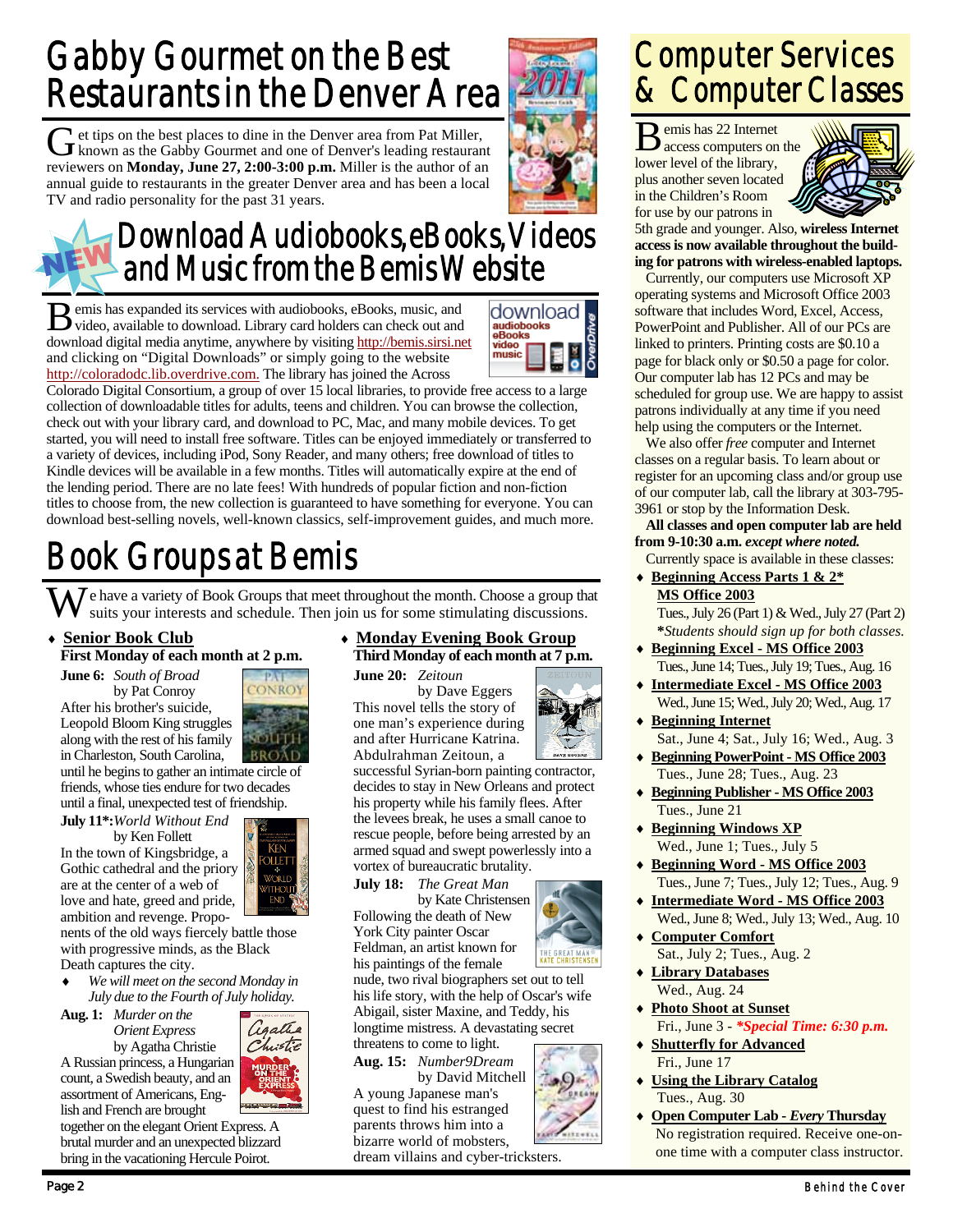

For more information, call teen librarian<br>Mark Decker at the library, 303-795-3961, or check the Bemis teen blog site online at http://bemisteen.blogspot.com.

Join other teens for the following activities:

#### ◆ Read the Movie Club **First Sat. of the month @ noon**

Our new **Read the Movie Club** will discuss a book, then watch the movie. *Join us even if you haven't read the book.* As a special bonus, every few months, we'll take a field trip to the local movie theater to check out a flick -

*free!* Don't miss our June movie, *I Am Number Four*. Free popcorn and lemonade will be provided.

**June 4:** *I Am Number Four* **July 2:** To be determined **Aug. 6:** To be determined



- **Wii & Kinect** Third Thursdays @ 3:30 p.m. Play a different video game each month! Check out our new Xbox Kinect system. *June 16 & July 21—Special time: 11 a.m.* 
	- **June 16:** Wii Super Smash Bros and Xbox sporting tournaments
	- **July 21:** Dancing game on one machine, tourney on the other

**Aug. 19:** Racing games on both machines

 **Teen Advisory Group (TAG) Fourth Friday of the month @ 3:30 p.m. June 24: Planning for Talent Show July 22:** Fall Planning **Aug. 26:** No meeting scheduled

### Teen Summer Reading Nou ange Heret

R egister online at the library from the link located on the Bemis home page. We will have prize drawings every two weeks. All participants who complete the program will receive a free book. Plus, creative programs and events will be happening throughout the summer. Join us for these events in June:

 **Gocks - Gothic Sock Puppets Thurs., June 2, 2:00 p.m.** 

*\*Registration required.* Explore your "Goth Side." In this class, you'll create your very own Gock and be able to take it home by the end of class. Make sure to bring a sock or two (large is best)!

◆ Read the Movie Club **Sat., June 4, noon** 

*I Am Number Four.* No registration required **Murder Mystery Event**

**Fri., June 10, 2:00-4:00 p.m.**  *\*Registration required***.** Put your sleuthing skills to the test in this interactive murder mystery program where participants *(Continued on page 4)* 

# Children's Programs







**Summer Reading 2011 - One World, Many Stories at Bemis!** For kids from birth through those entering 5th grade. Pick up a *Reading Record* to track summer reading time and collect prizes along the way. Prizes include a free book, merchant certificates and a chance in our weekly prize drawings. Visit us to register and find out more!

#### **June Entertainers for Ages 3 and Up:**

These programs are for families with kids ages 3 years and up. **All shows begin at 2 pm.** 

- **Tuesday, June 7, 2:00 p.m.:** *The Not Junk Man Music with Eric West* Musical adventure using instruments from around the world, musical recycled junk and dancing puppets.
- **Tuesday, June 14, 2:00 p.m.:** *Old Town Puppet Company* Puppets, songs, fairy tales and humor combine for an entertaining performance by Mike Walsh.
- **Tuesday, June 21, 2:00 p.m.:** *Doctor Noize is Unplugged* You can participate as the Doc sings and plays his award-winning songz on acoustic guitar and kazoo.
- **Tuesday, June 28, 2:00 p.m.:** *Grig the Elf Walks the World with Magic* Erica Sodos is this woodland elf who shares stories and magic which she has seen all over the world and beyond.

#### **June School-Age Activities for Grades 1-3:**

For kids entering grades 1-3. *Reservations required one week in advance.* 

- **Wednesday, June 8, 2:00 p.m.:** *Are You Game?* Make and play Mancala, the classic game from Africa.
- **Wednesday, June 15, 2:00 p.m.:** *Jump To It!* Assemble and embellish an Asian twirling, dancing stick puppet.
- **Wednesday, June 22, 2:00 p.m.:** *Wise or Foolish?* Hear Noodlehead stories, and design a Noodlehead picture using colorful pasta.
- **Wednesday, June 29, 2:00 p.m.:** *Leapin' Lizards* Life-size lizard creations using oil pastels and ink.

#### **June School-Age Activities for Grades 4-5:**

#### For kids entering grades 4-5.

*Reservations required one week in advance.* 

- **Thursday, June 9, 2:00 p.m.:** *Land of the Rising Sun* Listen to stories from Japan and craft a Kimono boy or girl.
- **Thursday, June 16, 2:00 p.m.:** *Up, Up & Away* Learn about hot-air ballooning then decorate your own small model.
- **Thursday, June 23, 2:00 p.m.:** *Count On It* Build a working abacus based on designs from ancient China.
- **Thursday, June 30, 2:00 p.m.:** *Birds of a Feather* Print-making with cardboard and potatoes.

### Weekly Story Times & Ongoing Activities

#### *Story Time Programs resume the week of June 6.*

 **Story Box: Ages infant-36 months Tuesdays at 9:30 a.m. or 10:30 a.m. Wednesdays and Fridays at 9:30 a.m.**  A 30-minute session for children and a caring adult introducing the joy of reading. *Space is limited; free tickets are available one week in advance.* 



- **Preschool Story Time: Ages 3-kindergarten Thursdays at 10:30 a.m. or 1:30 p.m.**  Thirty minutes of stories, songs, and activities with a *puppet show* **on June 9 and July 7.**
	- ◆ Theater Time: Ages 3 years 5<sup>th</sup> grade

#### **Fridays at 10:30 a.m.**

Independent story sessions with fun stories and weekly puppet shows.

 **Paws to Read: For grades 1-5 Third Saturdays, 10:00 a.m.-noon.** 

**June 18:** Readers in grades 1-5 can practice reading with a furry friend. Please call 303-795-3961 to register for a 20-minute spot. Presented by the American Humane Association.